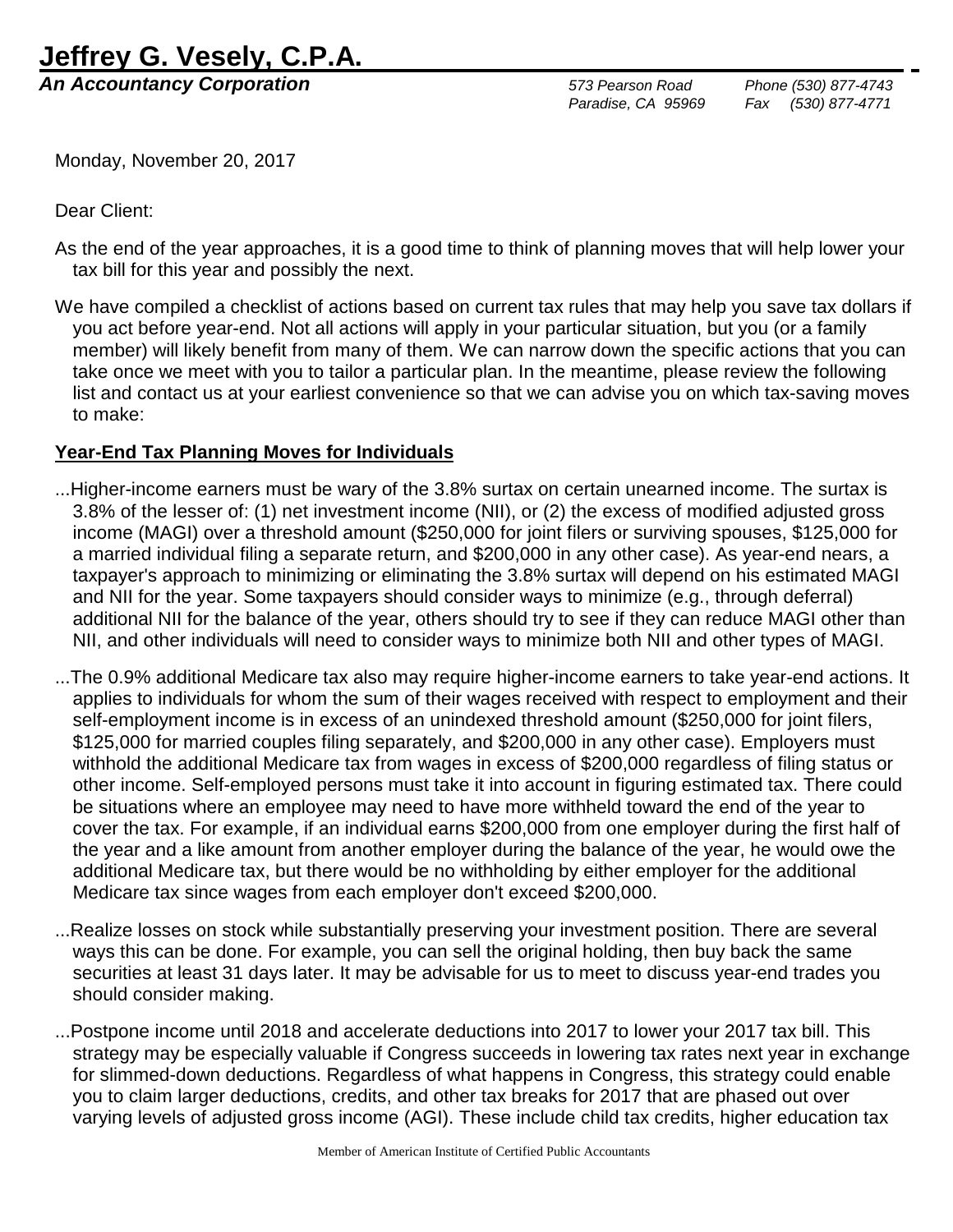credits, and deductions for student loan interest. Postponing income also is desirable for those taxpayers who anticipate being in a lower tax bracket next year due to changed financial circumstances. Note, however, that in some cases, it may pay to actually accelerate income into 2017. For example, this may be the case where a person will have a more favorable filing status this year than next (e.g., head of household versus individual filing status).

- ...If you believe a Roth IRA is better than a traditional IRA, consider converting traditional-IRA money invested in beaten-down stocks (or mutual funds) into a Roth IRA if eligible to do so. Keep in mind, however, that such a conversion will increase your AGI for 2017.
- ...If you converted assets in a traditional IRA to a Roth IRA earlier in the year and the assets in the Roth IRA account declined in value, you could wind up paying a higher tax than is necessary if you leave things as is. You can back out of the transaction by recharacterizing the conversion—that is, by transferring the converted amount (plus earnings, or minus losses) from the Roth IRA back to a traditional IRA via a trustee-to-trustee transfer. You can later reconvert to a Roth IRA.
- ...It may be advantageous to try to arrange with your employer to defer, until early 2018, a bonus that may be coming your way. This could cut as well as defer your tax if Congress reduces tax rates beginning in 2018.
- ...Consider using a credit card to pay deductible expenses before the end of the year. Doing so will increase your 2017 deductions even if you don't pay your credit card bill until after the end of the year.
- ...If you expect to owe state and local income taxes when you file your return next year, consider asking your employer to increase withholding of state and local taxes (or pay estimated tax payments of state and local taxes) before year-end to pull the deduction of those taxes into 2017 if you won't be subject to alternative minimum tax (AMT) in 2017. Pulling state and local tax deductions into 2017 would be especially beneficial if Congress eliminates such deductions beginning next year.
- ...Take an eligible rollover distribution from a qualified retirement plan before the end of 2017 if you are facing a penalty for underpayment of estimated tax and having your employer increase your withholding is unavailable or won't sufficiently address the problem. Income tax will be withheld from the distribution and will be applied toward the taxes owed for 2017. You can then timely roll over the gross amount of the distribution, i.e., the net amount you received plus the amount of withheld tax, to a traditional IRA. No part of the distribution will be includible in income for 2017, but the withheld tax will be applied pro rata over the full 2017 tax year to reduce previous underpayments of estimated tax.
- ...Estimate the effect of any year-end planning moves on the AMT for 2017, keeping in mind that many tax breaks allowed for purposes of calculating regular taxes are disallowed for AMT purposes. ...You may be able to save taxes by applying a bunching strategy to pull "miscellaneous" itemized deductions, medical expenses and other itemized deductions into this year. This strategy would be especially beneficial if Congress eliminates such deductions beginning in 2018.
- ...You may want to pay contested taxes to be able to deduct them this year while continuing to contest them next year.
- ...You may want to settle an insurance or damage claim in order to maximize your casualty loss deduction this year.
- ...Take required minimum distributions (RMDs) from your IRA or 401(k) plan (or other employer-sponsored retirement plan). RMDs from IRAs must begin by April 1 of the year following the year you reach age 70-½. That start date also applies to company plans, but non-5% company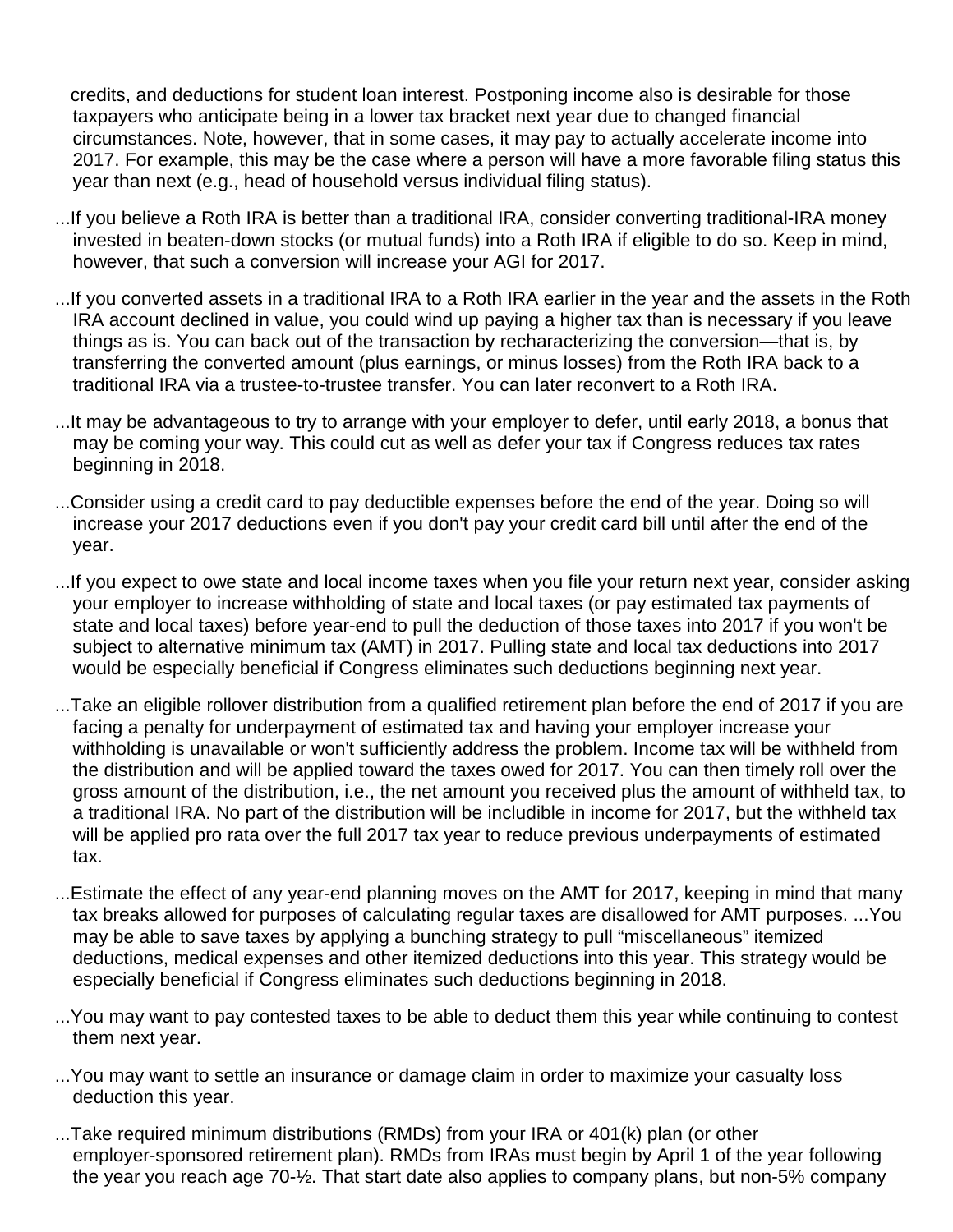owners who continue working may defer RMDs until April 1 following the year they retire. Failure to take a required withdrawal can result in a penalty of 50% of the amount of the RMD not withdrawn. Although RMDs must begin no later than April 1 following the year in which the IRA owner attains age 70-½, the first distribution calendar year is the year in which the IRA owner attains age 70-½. Thus, if you turn age 70-½ in 2017, you can delay the first required distribution to 2018, but if you do, you will have to take a double distribution in 2018—the amount required for 2017 plus the amount required for 2018. Think twice before delaying 2017 distributions to 2018, as bunching income into 2018 might push you into a higher tax bracket or have a detrimental impact on various income tax deductions that are reduced at higher income levels. However, it could be beneficial to take both distributions in 2018 if you will be in a substantially lower bracket that year.

- ...Increase the amount you set aside for next year in your employer's health flexible spending account (FSA) if you set aside too little for this year.
- ...If you become eligible in December of 2017 to make health savings account (HSA) contributions, you can make a full year's worth of deductible HSA contributions for 2017.
- ...Make gifts sheltered by the annual gift tax exclusion before the end of the year and thereby save gift and estate taxes. The exclusion applies to gifts of up to \$14,000 made in 2017 to each of an unlimited number of individuals. You can't carry over unused exclusions from one year to the next. Such transfers may save family income taxes where income-earning property is given to family members in lower income tax brackets who are not subject to the kiddie tax.
- ...If you were affected by Hurricane Harvey, Irma, or Maria, keep in mind that you may be entitled to special tax relief under recently passed legislation, such as relaxed casualty loss rules and eased access to your retirement funds. In addition qualifying charitable contributions related to relief efforts in the Hurricane Harvey, Irma, or Maria disaster areas aren't subject to the usual charitable deduction limitations.

## **Year-End Tax-Planning Moves for Businesses & Business Owners**

- Businesses should consider making expenditures that qualify for the business property expensing option. For tax years beginning in 2017, the expensing limit is \$510,000 and the investment ceiling limit is \$2,030,000. Expensing is generally available for most depreciable property (other than buildings), off-the-shelf computer software, air conditioning and heating units, and qualified real property—qualified leasehold improvement property, qualified restaurant property, and qualified retail improvement property. The generous dollar ceilings that apply this year mean that many small and medium sized businesses that make timely purchases will be able to currently deduct most if not all their outlays for machinery and equipment. What's more, the expensing deduction is not prorated for the time that the asset is in service during the year. The fact that the expensing deduction may be claimed in full (if you are otherwise eligible to take it) regardless of how long the property is held during the year can be a potent tool for year-end tax planning. Thus, property acquired and placed in service in the last days of 2017, rather than at the beginning of 2018, can result in a full expensing deduction for 2017.
- Businesses also should consider making buying property that qualifies for the 50% bonus first year depreciation if bought and placed in service this year (the bonus percentage declines to 40% next year). The bonus depreciation deduction is permitted without any proration based on the length of time that an asset is in service during the tax year. As a result, the 50% first-year bonus writeoff is available even if qualifying assets are in service for only a few days in 2017.
- ...Businesses may be able to take advantage of the "de minimis safe harbor election" (also known as the book-tax conformity election) to expense the costs of lower-cost assets and materials and supplies, assuming the costs don't have to be capitalized under the Code Sec. 263A uniform capitalization (UNICAP) rules. To qualify for the election, the cost of a unit of property can't exceed